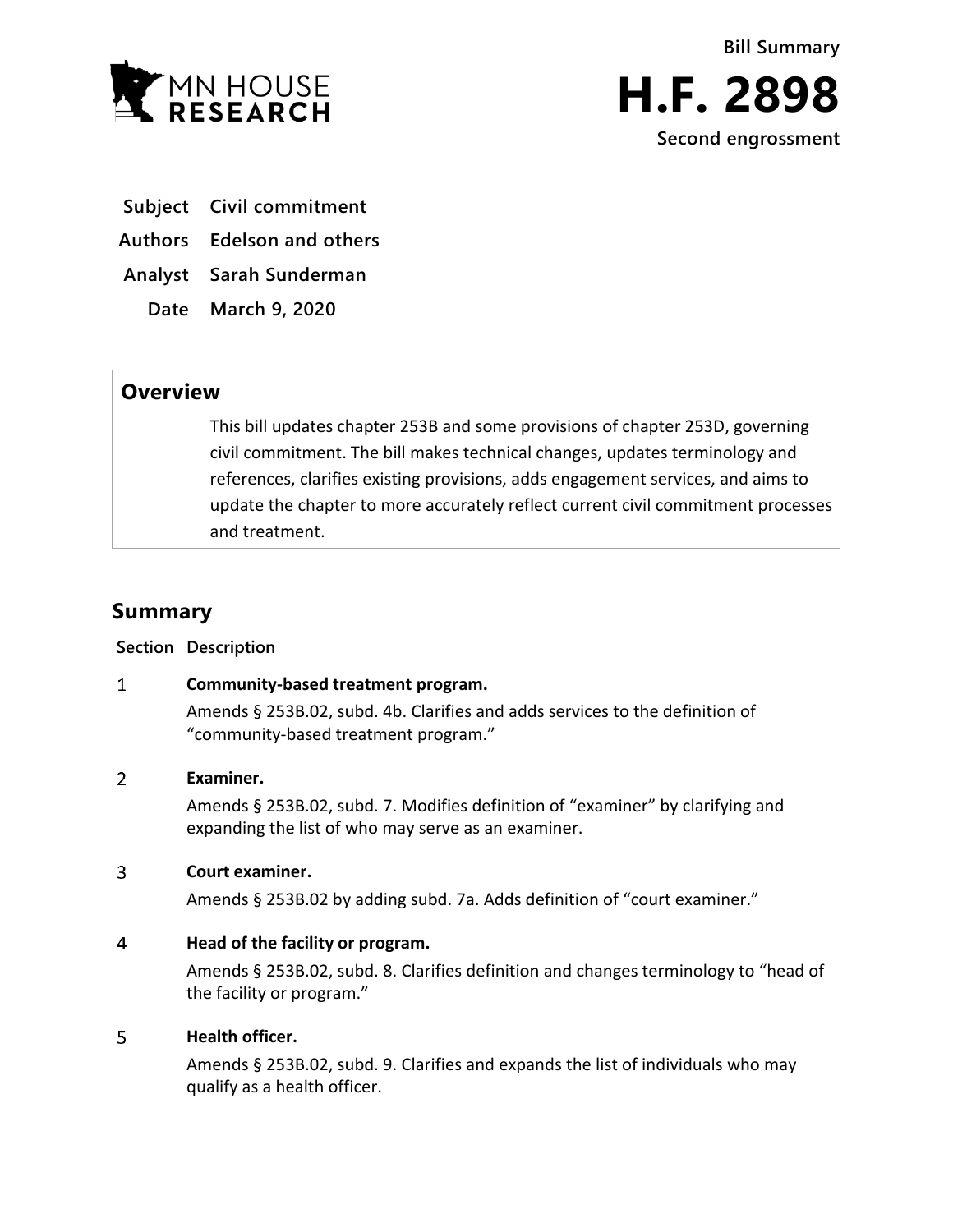#### 6 **Interested person.**

Amends § 253B.02, subd. 10. Clarifies definition of "interested person" and adds health care and mental health providers to the definition.

#### $\overline{7}$ **Person who poses a risk of harm due to a mental illness.**

Amends § 253B.02, subd. 13. Clarifies definition and modifies terminology.

#### 8 **Peace officer.**

Amends § 253B.02, subd. 16. Adds deputy sheriffs to the definition of "peace officer."

#### 9 **Person who has a mental illness and is dangerous to the public.**

Amends § 253B.02, subd. 17. Clarifies definition and changes terminology; includes definition of mental illness; removes paragraph (b) regarding persons committed as sexually dangerous or as having a sexual psychopathic personality.

#### 10 **State-operated treatment program.**

Amends § 253B.02, subd. 18. Updates definition and modifies terminology; clarifies programs included in definition.

#### 11 **Treatment facility.**

Amends § 253B.02, subd. 19. Updates terminology and clarifies facilities included in definition.

#### 12 **Pass.**

Amends § 253B.02, subd. 21. Updates terminology.

#### 13 **Pass plan.**

Amends § 253B.02, subd. 22. Updates terminology.

#### 14 **Pass-eligible status.**

Amends § 253B.02, subd. 23. Updates terminology.

#### 15 **Restraints.**

Amends § 253B.03, subd. 1. Updates terminology; adds the head of the stateoperated treatment program, for clarity.

#### 16 **Correspondence.**

Amends § 253B.03, subd. 2. Updates terminology; adds the head of the stateoperated treatment program, for clarity.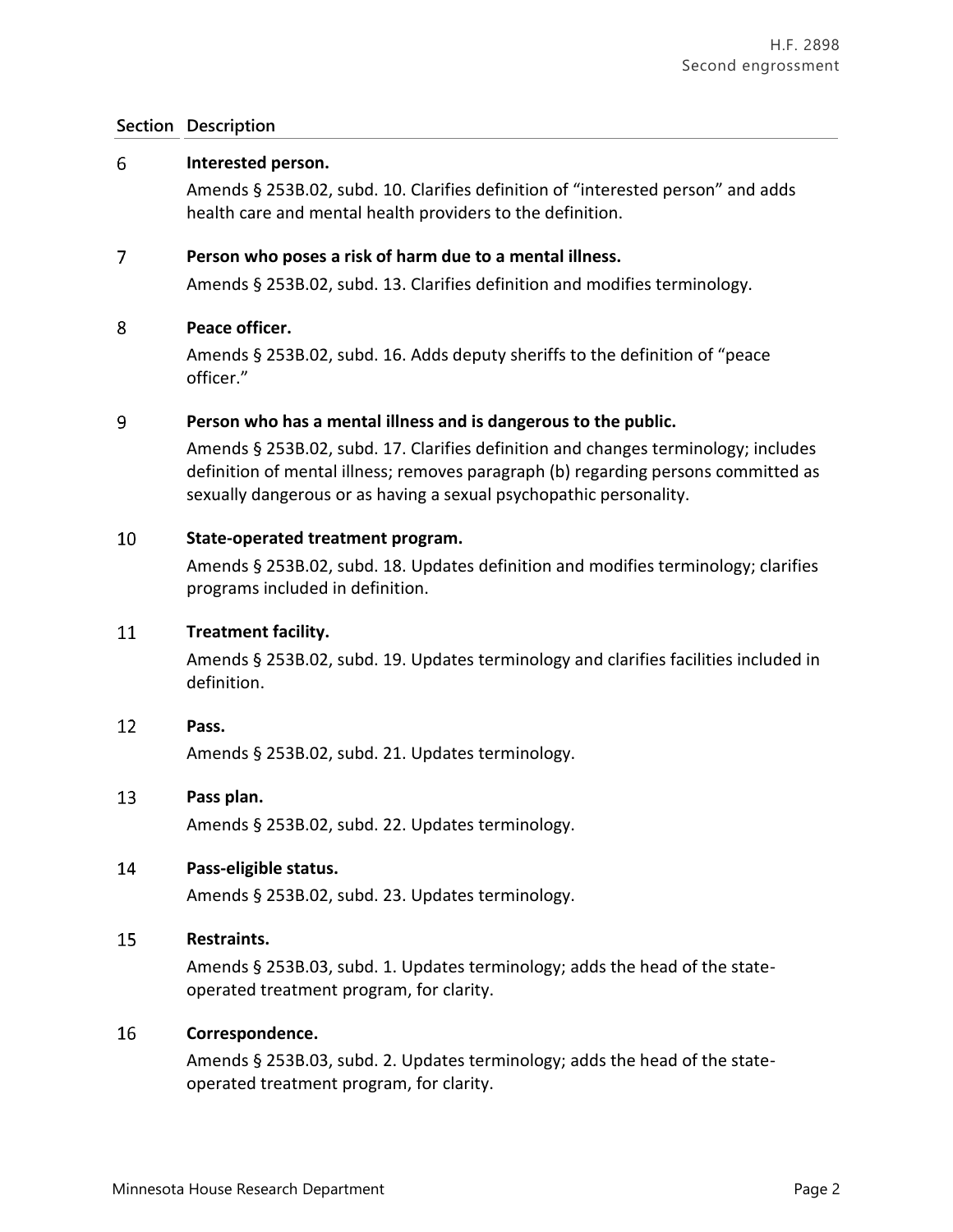#### 17 **Visitors and phone calls.**

Amends § 253B.03, subd. 3. Adds the head of the state-operated treatment program, for clarity.

#### 18 **Disclosure of patient's admission.**

Amends § 253B.03, subd. 4a. Updates terminology; adds the head of the stateoperated treatment program, for clarity.

#### 19 **Periodic assessment.**

Amends § 253B.03, subd. 5. Updates terminology, makes clarifying changes.

#### 20 **Consent for medical procedure.**

Amends § 253B.03, subd. 6. Updates terminology, makes clarifying and organizational changes; adds language for power of attorney and health care directives.

#### 21 **Consent for mental health treatment.**

Amends § 253B.03, subd. 6b. Updates terminology.

#### 22 **Adult mental health treatment.**

Amends § 253B.03, subd. 6d. Updates terminology; clarifies that a declaration of preferences or instructions may include health care or psychiatric directives; removes duplicative language.

#### 23 **Treatment plan.**

Amends § 253B.03, subd. 7. Updates terminology; adds the head of the stateoperated or community-based treatment program; clarifies requirements for development and review of treatment plans.

#### 24 **Notification.**

Amends § 253B.03, subd. 10. Updates terminology; clarifies that notification requirements apply to persons temporarily confined.

#### 25 **Voluntary admission and treatment.**

Amends § 253B.04, subd. 1. Updates terminology and references; adds professional organizations whose inpatient admission standards may be used.

#### 26 **Voluntary treatment or admission for persons with a mental illness.**

Amends § 253B.04, subd. 1a. Updates terminology, makes clarifying changes.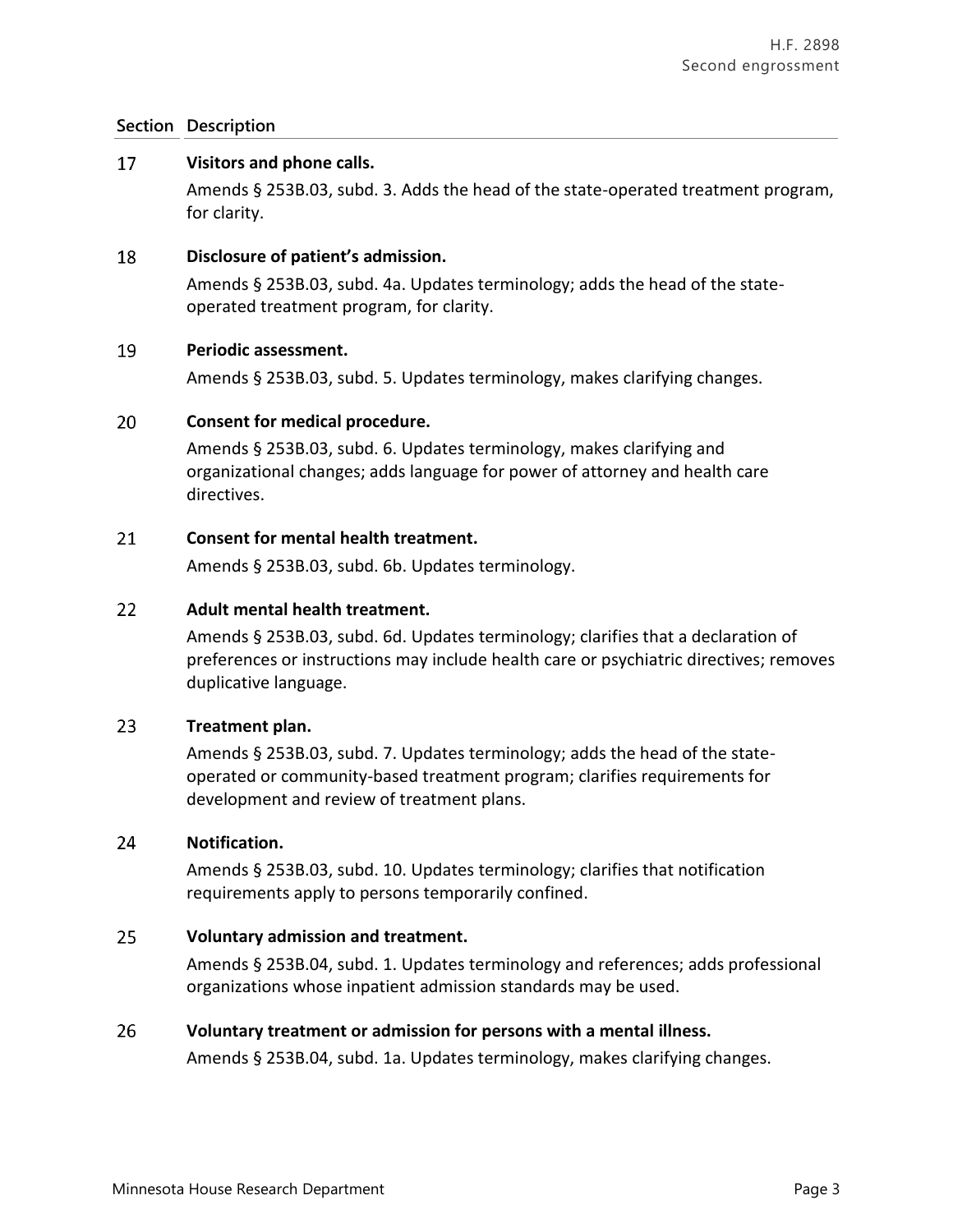#### 27 **Release.**

Amends § 253B.04, subd. 2. Updates terminology, makes clarifying changes.

#### 28 **Services for engagement in treatment.**

Proposes coding for § 253B.041.

**Subd. 1. Eligibility.** (a) Describes the purpose of engagement services; allows an interested person to apply to the person's county for engagement services, to avoid the need for civil commitment.

(b) Lists eligibility requirements for engagement services.

**Subd. 2. Administration.** (a) Requires the county prepetition screening team to determine whether an individual is eligible for engagement services.

(b) Requires engagement services to begin if the individual is eligible; lists engagement services.

(c) Specifies that engagement services must consider patient preferences; allows counties to contract with other agencies to provide services; specifies staff requirements.

(d) Requires engagement services staff to facilitate referrals for mental health treatment, assist patients with obtaining health insurance, and conduct outreach efforts.

**Subd. 3. Commitment.** Allows for engagement services to be stopped if a patient is in need of commitment; specifies procedures for this scenario.

**Subd. 4. Evaluation.** Allows, but does not require, counties to provide engagement services. Allows the commissioner of human services to conduct an engagement services pilot project evaluation.

#### 29 **Facilities.**

Amends § 253B.045, subd. 2. Updates terminology and references; removes provision related to costs for temporary confinement in a Department of Corrections facility, which cites repealed subdivision.

#### 30 **Cost of care.**

Amends § 253B.045, subd. 3. Updates terminology.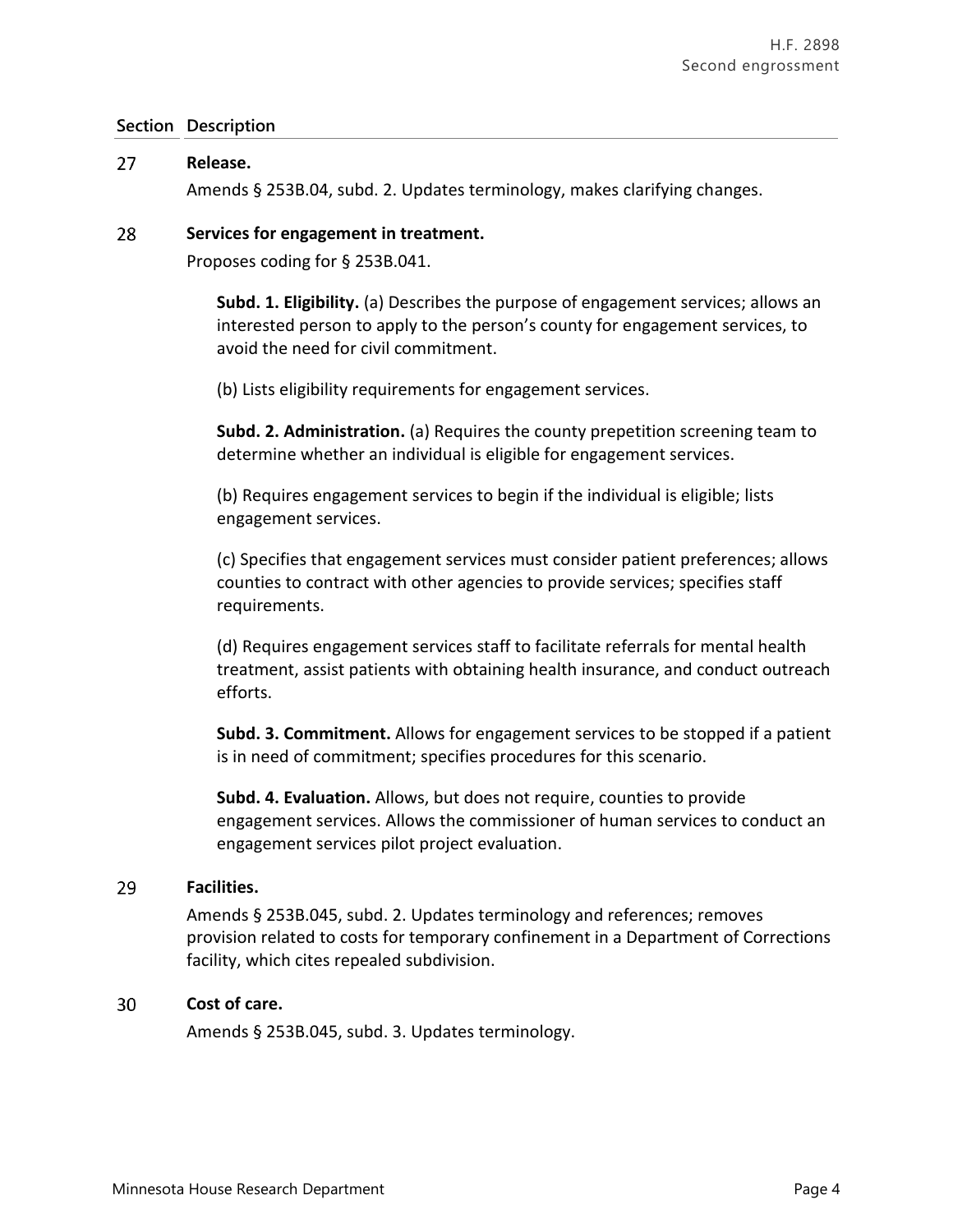#### 31 **Health plan company; definition.**

Amends § 253B.045, subd. 5. Removes children's mental health collaboratives from definition of "health plan company."

#### $32<sub>2</sub>$ **Coverage.**

Amends § 253B.045, subd. 6. Removes provisions related to the requirement that health plan companies provide coverage for court-ordered mental health services, simplifying the requirements.

#### 33 **Emergency admission.**

Proposes coding for § 253B.051. Replaces, reorganizes, and updates provisions of § 253B.05 related to emergency admission that are repealed in this bill.

**Subd. 1. Peace officer or health officer authority.** (a) Specifies the circumstances under which a peace officer or health officer may take a person into custody and transport the person to an examiner or treatment program or facility, or to the person's home.

(b) Specifies that an examiner's written statement under subdivision 2 is sufficient authority for a peace officer or health officer to take a person into custody and transport the person to a treatment facility or program.

(c) Requires a peace officer or health officer who takes a person into custody and transports that person to make a written application for that person's admission; specifies what the written application must include.

(d) Requires a copy of the examiner's written statement to be made available to the person taken into custody.

(e) Allows the officer to personally provide transportation or arrange for other suitable transportation; specifies that, if possible, the officer must not be in uniform and must not use a visibly marked law enforcement vehicle.

**Subd. 2. Emergency hold.** (a) Allows a treatment facility, state-operated treatment program, or community-based treatment program, other than a Minnesota Sex Offender Program (MSOP) facility, to admit or hold a patient for emergency care and treatment under specified circumstances.

(b) Specifies requirements for an examiner's written statement to hold a patient.

(c) If applicable, requires the examiner to make a good faith effort to obtain and consider information from a person who previously brought the person to a treatment program or facility, prior to writing the statement for an emergency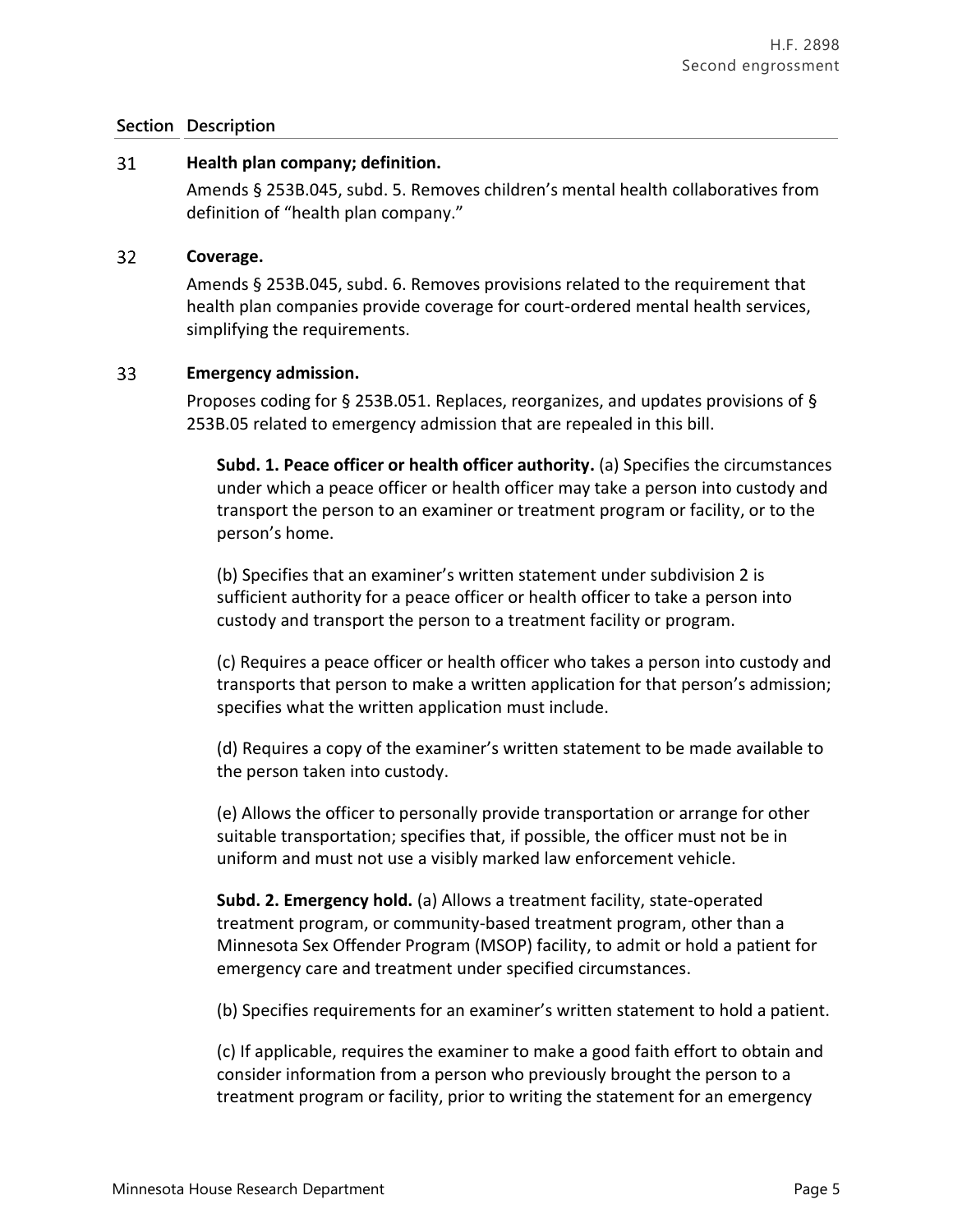hold. Specifies what the statement must include. Requires the examiner to inquire about health care and advance psychiatric directives.

(d) Requires the facility or program to give a copy of the written statement to the patient immediately upon initiating the emergency hold, and to maintain a copy. Requires the facility or program to provide notice to the patient in writing of the right to leave after 72 hours, the right to a medical examination within 48 hours, and the right to request a change to voluntary status.

(e) Prohibits the facility or program from allowing or requiring the patient's consent to participate in a clinical drug trial during an emergency admission or hold. Specifies that this does not apply to a clinical drug trial in which the patient was participating at the time the emergency admission or hold was initiated.

## **Subd. 3. Duration of hold, release procedures, and change of status.**

(a) Requires a determination about the need for an emergency hold as soon as possible, or within 12 hours of the person's arrival at a treatment facility or program.

Specifies that the peace officer or health officer hold ends upon whichever of the following occurs first: (1) initiation of an emergency hold under subdivision 2; (2) voluntary admission; (3) an examiner's decision not to admit the person; or (4) 12 hours after the person's arrival.

(b) Allows a facility or program to hold a patient for up to 72 hours after the examiner signs the written statement for an emergency hold. Requires release unless the facility or program obtains a court order to hold the patient, but prohibits a consecutive emergency hold.

(c) Allows a court to issue a judicial hold if the interested person files a petition to civilly commit a person.

(d) Prohibits a court from releasing a patient under a 72-hour hold unless the court receives a written petition for release and holds a summary hearing.

(e) Specifies what the written petition for release must include, and the procedures the court must follow upon receiving such petition.

(f) Requires the head of the treatment facility or program to immediately notify the agency that employs the peace officer or health officer who initiated the emergency hold if: (1) a facility or program releases a patient during the 72-hour hold; (2) the examiner does not admit the patient; or (3) the patient leaves without consent.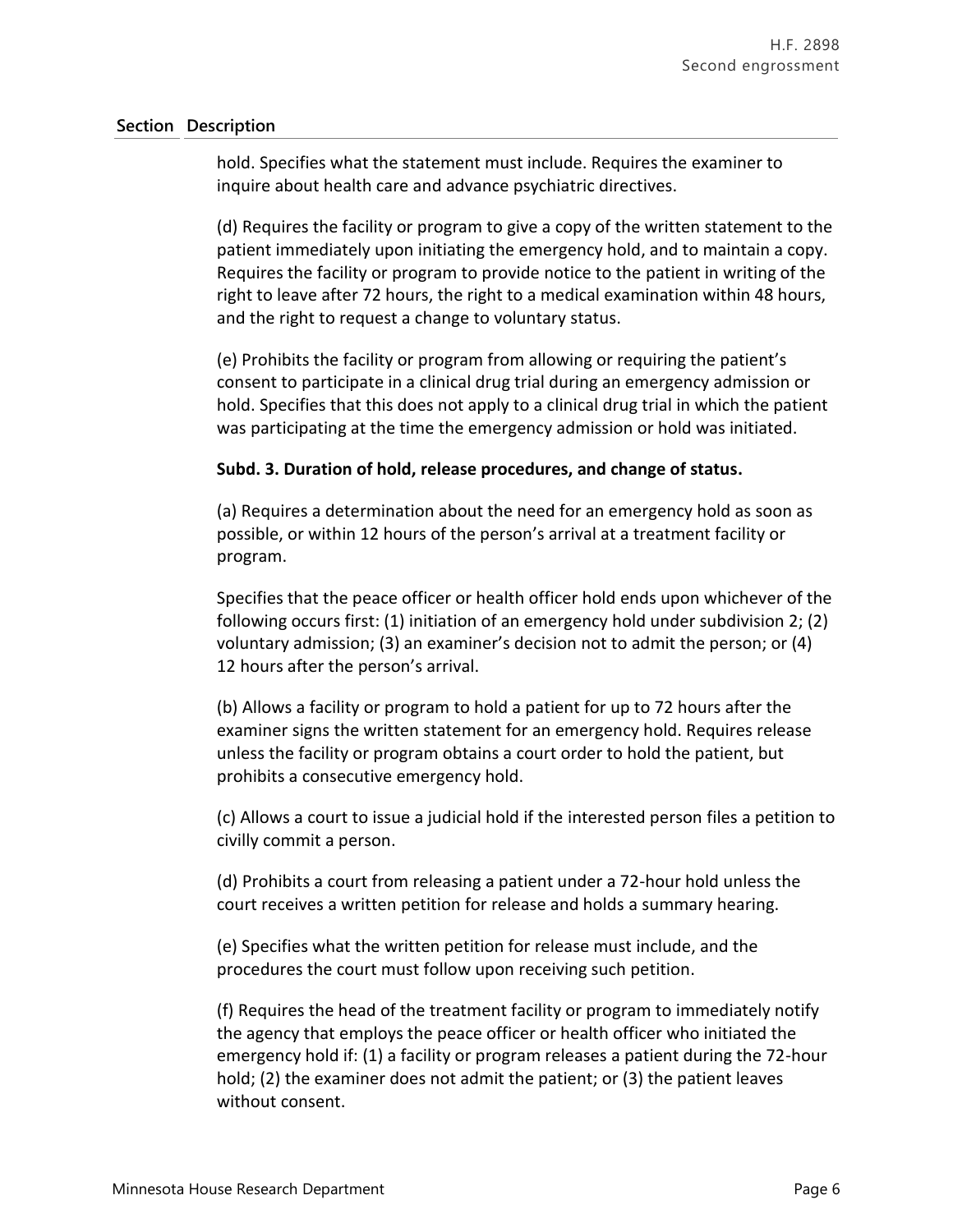(g) Exempts a treatment facility or program from the notice requirement in paragraph (f), unless notice is requested, if a patient is held for detoxification and is no longer a danger to self or others.

(h) Requires a patient's status change to voluntary upon the patient's written request and the head of the facility or program's consent.

#### 34 **Persons with mental illness or developmental disability.**

Amends § 253B.06, subd. 1. Updates terminology, makes clarifying changes.

#### 35 **Chemically dependent persons.**

Amends § 253B.06, subd. 2. Updates terminology, makes clarifying changes.

#### 36 **Discharge.**

Amends § 253B.06, subd. 3. Updates terminology and references, makes clarifying changes.

#### 37 **Prepetition screening.**

Amends § 253B.07, subd. 1. Updates terminology and references, makes clarifying changes to the requirements for prepetition screenings. Specifies that in-person interviews are preferred, if practicable, but not required.

#### 38 **The petition.**

Amends § 253B.07, subd. 2. Updates terminology, makes clarifying changes.

#### 39 **Petition originating from criminal proceedings.**

Amends § 253B.07, subd. 2a. Adds paragraph (b), which specifies that only a court examiner may conduct an assessment as described in the Minnesota Rules of Criminal Procedure.

Adds paragraph (c), which specifies that when a county is ordered to consider civil commitment following an incompetency determination, the county in which the criminal matter is pending is responsible for conducting the prepetition screening and filing the commitment petition, if applicable, unless otherwise agreed to.

#### 40 **Apprehend and hold orders.**

Amends § 253B.07, subd. 2b. Updates terminology and references.

#### 41 **Change of venue.**

Amends § 253B.07, subd. 2d. Adds requirements for notice of and response to a motion for change of venue.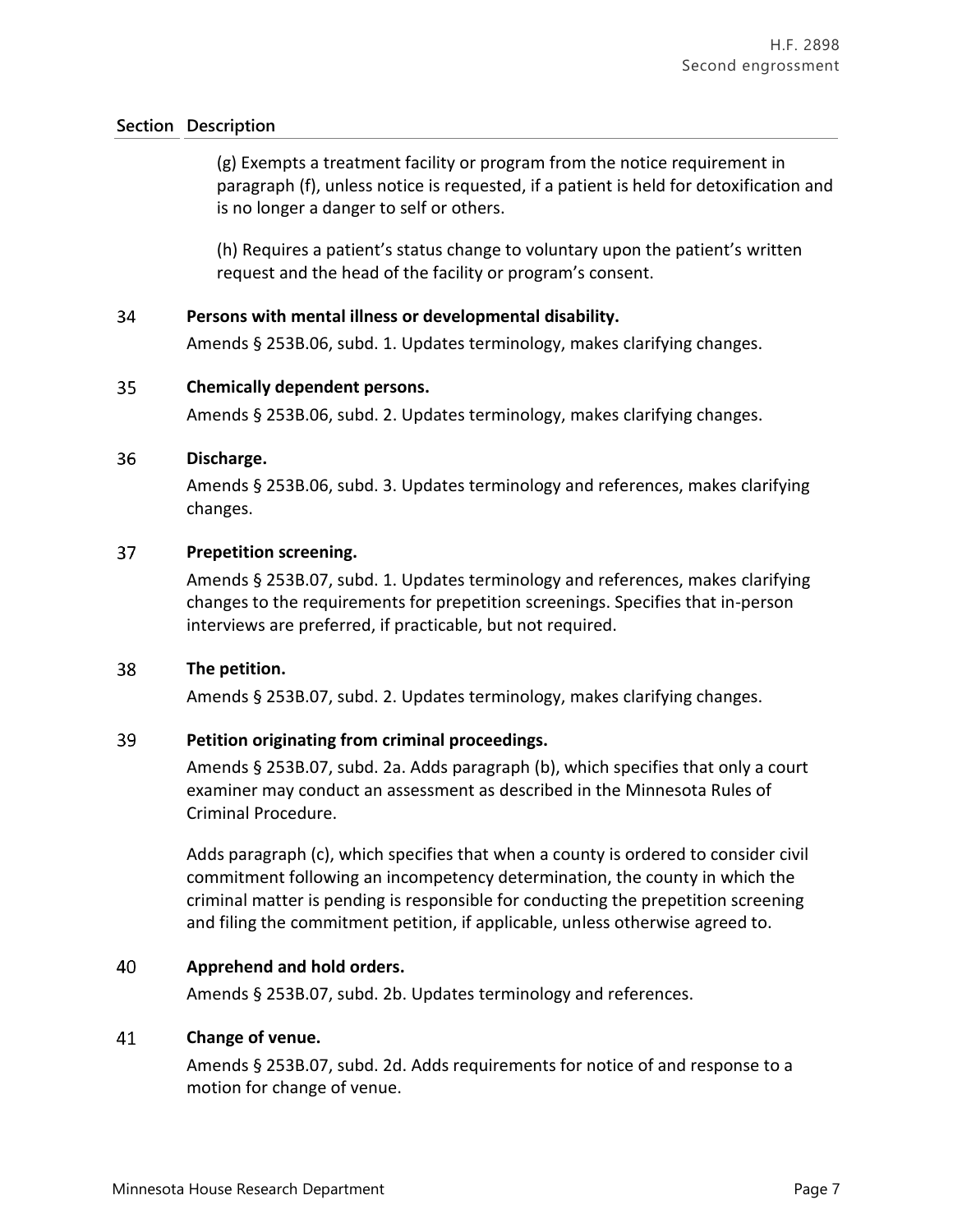| 42 | <b>Court-appointed examiners.</b><br>Amends § 253B.07, subd. 3. Updates terminology.                                                                                                                                                                                                                                                                                                                                     |
|----|--------------------------------------------------------------------------------------------------------------------------------------------------------------------------------------------------------------------------------------------------------------------------------------------------------------------------------------------------------------------------------------------------------------------------|
| 43 | Prehearing examination; report.<br>Amends § 253B.07, subd. 5. Updates terminology.                                                                                                                                                                                                                                                                                                                                       |
| 44 | <b>Preliminary hearing.</b><br>Amends § 253B.07, subd. 7. Updates terminology.                                                                                                                                                                                                                                                                                                                                           |
| 45 | Time for commitment hearing.<br>Amends § 253B.08, subd. 1. Updates terminology.                                                                                                                                                                                                                                                                                                                                          |
| 46 | Place of hearing.<br>Amends § 253B.08, subd. 2a. Updates terminology.                                                                                                                                                                                                                                                                                                                                                    |
| 47 | Absence permitted.<br>Amends § 253B.08, subd. 5. Updates terminology.                                                                                                                                                                                                                                                                                                                                                    |
| 48 | Witnesses.<br>Amends § 253B.08, subd. 5a. Updates terminology.                                                                                                                                                                                                                                                                                                                                                           |
| 49 | Standard of proof.<br>Amends § 253B.09, subd. 1. Updates terminology. Adds paragraph (c) allowing for<br>commitment to both a treatment facility or program and to the commissioner of<br>human services, in case a state-operated treatment program becomes the least<br>restrictive alternative. Outlines requirements for when a patient's level of care needs<br>change, including provisional discharge procedures. |
| 50 | Findings.<br>Amends § 253B.09, subd. 2. Clarifies that a suitable location may be a person's home.                                                                                                                                                                                                                                                                                                                       |
| 51 | Reporting judicial commitments; private treatment program or facility.<br>Amends § 253B.09, subd. 3a. Updates terminology; requires the court to send a copy<br>of the commitment order to the commissioner, if a patient is committed to a state-<br>operated treatment program.                                                                                                                                        |
| 52 | Initial commitment period.                                                                                                                                                                                                                                                                                                                                                                                               |

Amends § 253B.09, subd. 5. Updates terminology.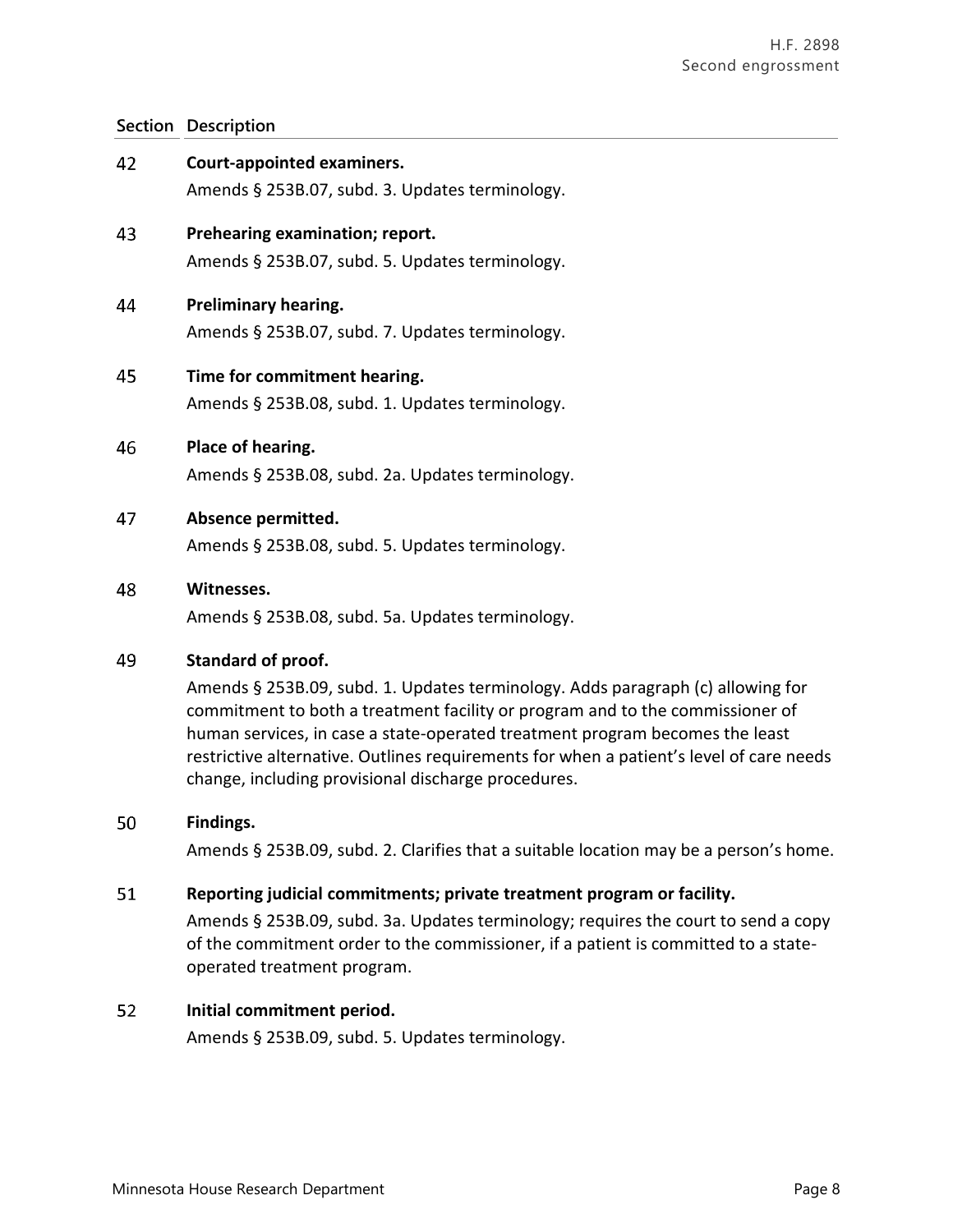#### 53 **Administration of neuroleptic medication.**

Amends § 253B.092. Updates terminology and references, makes clarifying changes. Allows for a treating medical practitioner to continue administering a neuroleptic medication to the patient through a hearing date or court order under certain circumstances. Specifies that only injectable medications may be used if physical force is required to administer the medication, and specifies related requirements. Prohibits the use of a nasogastric tube to administer medication.

#### 54 **Access to medical records.**

Amends § 253B.0921. Updates terminology.

#### 55 **Duration.**

Amends § 253B.095, subd. 3. Updates terminology, makes clarifying change.

#### 56 **Findings.**

Amends § 253B.097, subd. 1. Updates terminology.

#### 57 **Case manager.**

Amends § 253B.097, subd. 2. Updates terminology.

#### 58 **Reports.**

Amends § 253B.097, subd. 3. Makes clarifying change.

#### 59 **Immunity from liability.**

Amends § 253B.097, subd. 6. Updates terminology.

#### 60 **Procedures upon commitment.**

Amends § 253B.10.

**Subd. 1. Administrative requirements.** Updates terminology; removes specific requirement for information sharing by the head of the treatment facility or program.

**Subd. 2. Transportation.** Updates terminology; allows for patient transport via protected transport provider.

**Subd. 3. Notice of admission.** Updates terminology.

**Subd. 3a. Interim custody and treatment of committed person.** Adds new subdivision specifying that if a patient is residing in a facility or program, a commitment order constitutes authority for the facility or program to confine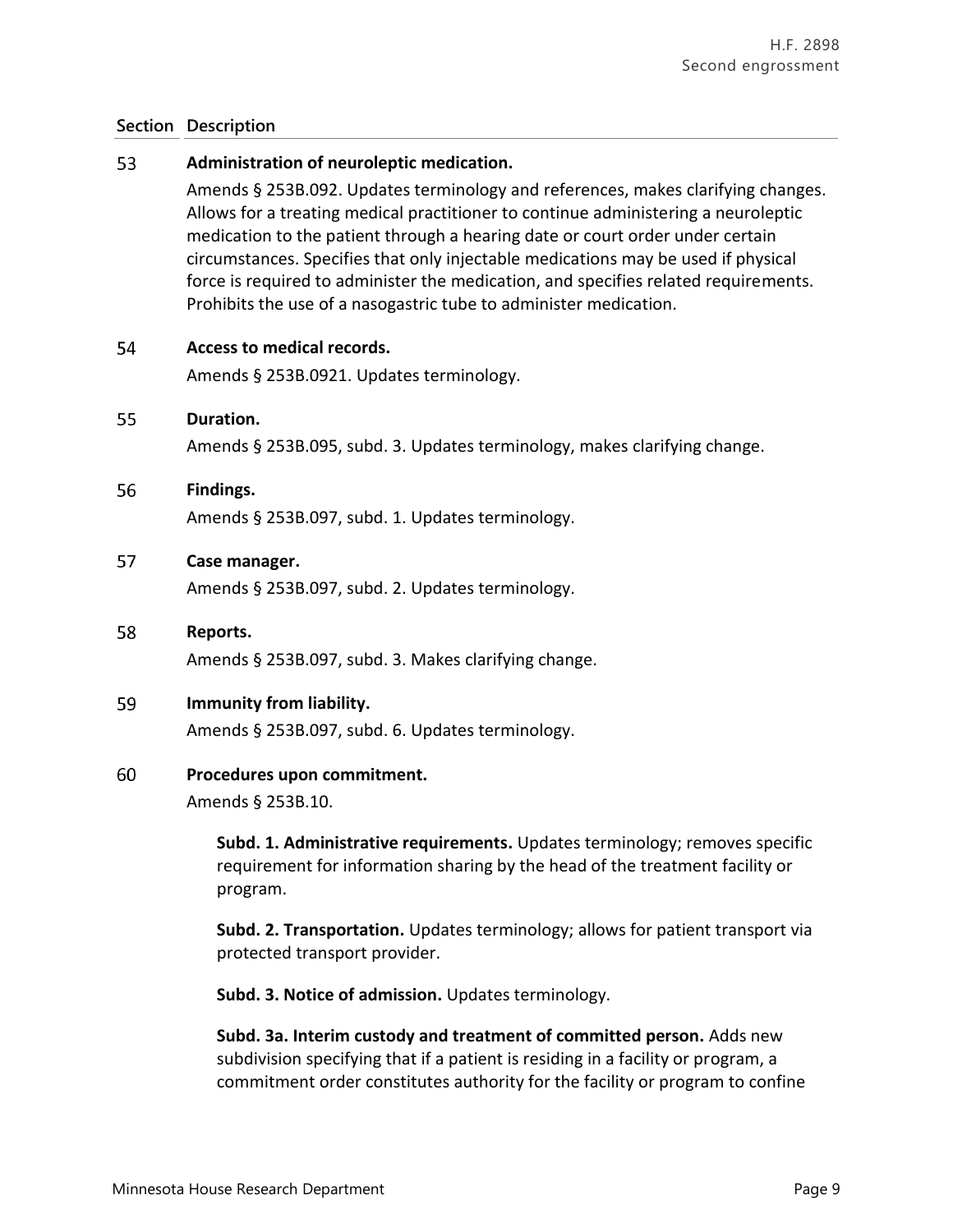and provide treatment to the patient until the patient is transferred to the facility or program to which the patient has been committed.

**Subd. 4. Private treatment.** Updates terminology.

## **Subd. 5. Transfer to voluntary status.** Updates terminology.

#### 61 **Reports.**

Amends § 253B.12, subd. 1. Updates terminology, makes clarifying changes. Adds paragraph specifying procedures for when a written report from the head of the treatment facility or program is not filed within the required time.

#### 62 **Examination.**

Amends § 253B.12, subd. 3. Updates terminology

#### 63 **Hearing; standard of proof.**

Amends § 253B.12, subd. 4. Updates terminology.

#### 64 **Record required.**

Amends § 253B.12, subd. 7. Makes clarifying changes; adds requirement that a copy of a final order for continued commitment be given to a patient who has been provisionally discharged and the agency responsible for monitoring the provisional discharge.

#### 65 **Persons with mental illness or chemical dependency.**

Amends § 253B.13, subd. 1. Updates terminology; adds provision allowing for a commitment to be extended for up to 14 days so a hearing for a continued commitment can be completed, under specified circumstances.

#### 66 **Transfer of committed persons.**

Amends § 253B.14. Updates terminology.

#### 67 **Authority to detain and transport a missing patient.**

Amends § 253B.141. Updates terminology, makes clarifying changes.

#### 68 **Provisional discharge.**

Amends § 253B.15, subd. 1. Updates terminology and makes clarifying changes. Adds provision allowing the head of a non-state-operated treatment facility or program to provisionally discharge a patient. Requires provisional discharge plan to be developed with input from the patient and the designated agency.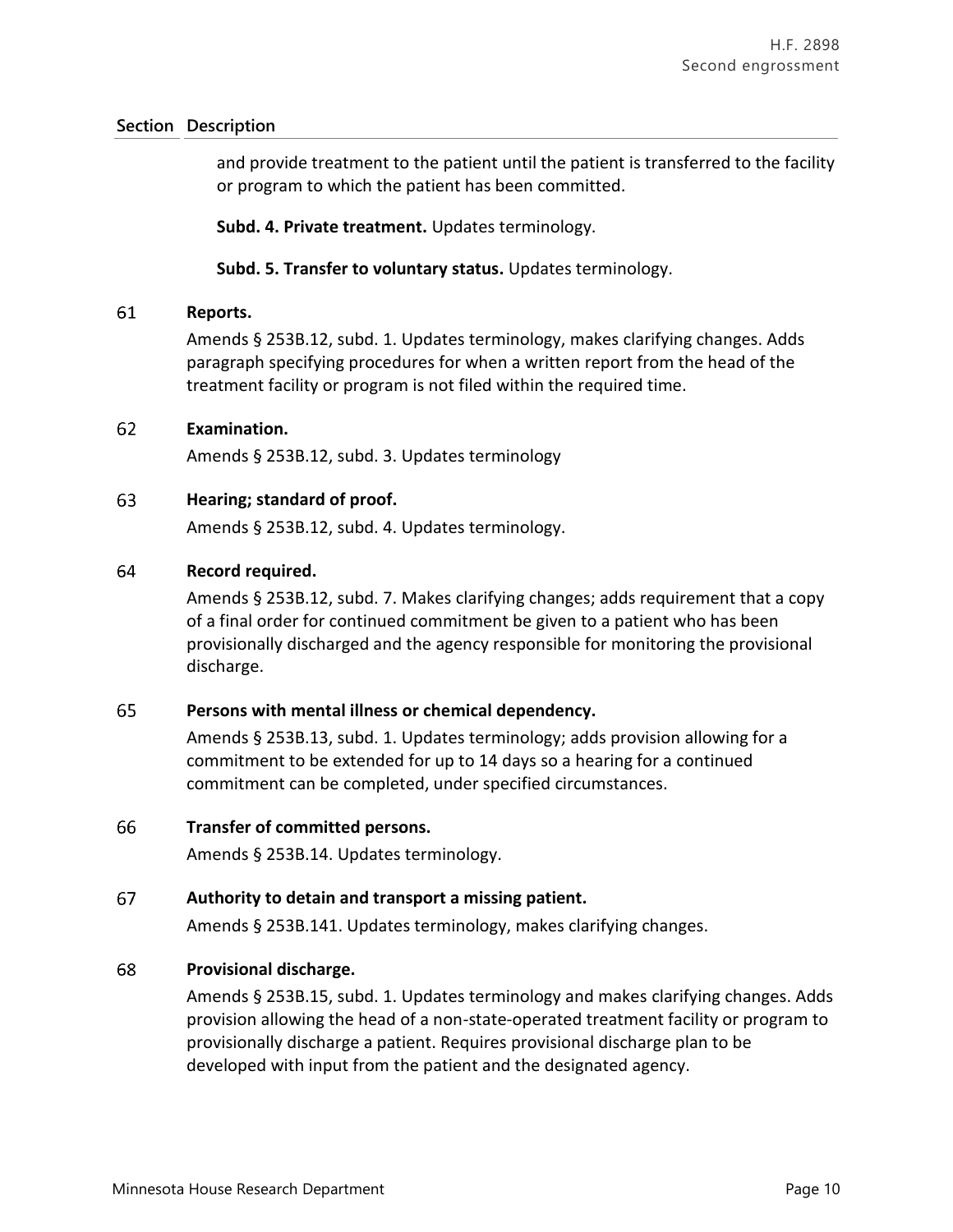| 69 | Representative of designated agency.<br>Amends § 253B.15, subd. 1a. Updates terminology.                                                                                                                                                                                                                                                               |
|----|--------------------------------------------------------------------------------------------------------------------------------------------------------------------------------------------------------------------------------------------------------------------------------------------------------------------------------------------------------|
| 70 | Revocation of provisional discharge.<br>Amends § 253B.15, subd. 2. Clarifies provisions governing circumstances for<br>provisional discharge revocation.                                                                                                                                                                                               |
| 71 | Procedure; notice.<br>Amends § 253B.15, subd. 3. Makes clarifying changes.                                                                                                                                                                                                                                                                             |
| 72 | Report to the court.<br>Amends § 253B.15, subd. 3a. Makes clarifying changes.                                                                                                                                                                                                                                                                          |
| 73 | Review.<br>Amends § 253B.15, subd. 3b. Makes clarifying changes.                                                                                                                                                                                                                                                                                       |
| 74 | Hearing.<br>Amends § 253B.15, subd. 3c. Makes clarifying changes.                                                                                                                                                                                                                                                                                      |
| 75 | Return to facility.<br>Amends § 253B.15, subd. 5. Updates terminology, makes clarifying changes.                                                                                                                                                                                                                                                       |
| 76 | Modification and extension of provisional discharge.<br>Amends § 253B.15, subd. 7. Updates terminology; clarifies the required procedures<br>for a designated agency to extend a provisional discharge; allows for patient input.                                                                                                                      |
| 77 | Provisional discharge extension.<br>Amends § 253B.15 by adding subd. 8a. Specifies that a provisional discharge<br>automatically continues for the duration of a new or extended commitment, if a<br>court extends the commitment or issues a new commitment order, unless otherwise<br>provided by the order or the provisional discharge is revoked. |
| 78 | <b>Expiration of provisional discharge.</b><br>Amends § 253B.15, subd. 9. Makes clarifying changes.                                                                                                                                                                                                                                                    |
| 79 | Voluntary return.<br>Amends § 253B.15, subd. 10. Updates terminology.                                                                                                                                                                                                                                                                                  |
| 80 | Discharge of committed persons.<br>Amends § 253B.16. Updates terminology, makes clarifying changes.                                                                                                                                                                                                                                                    |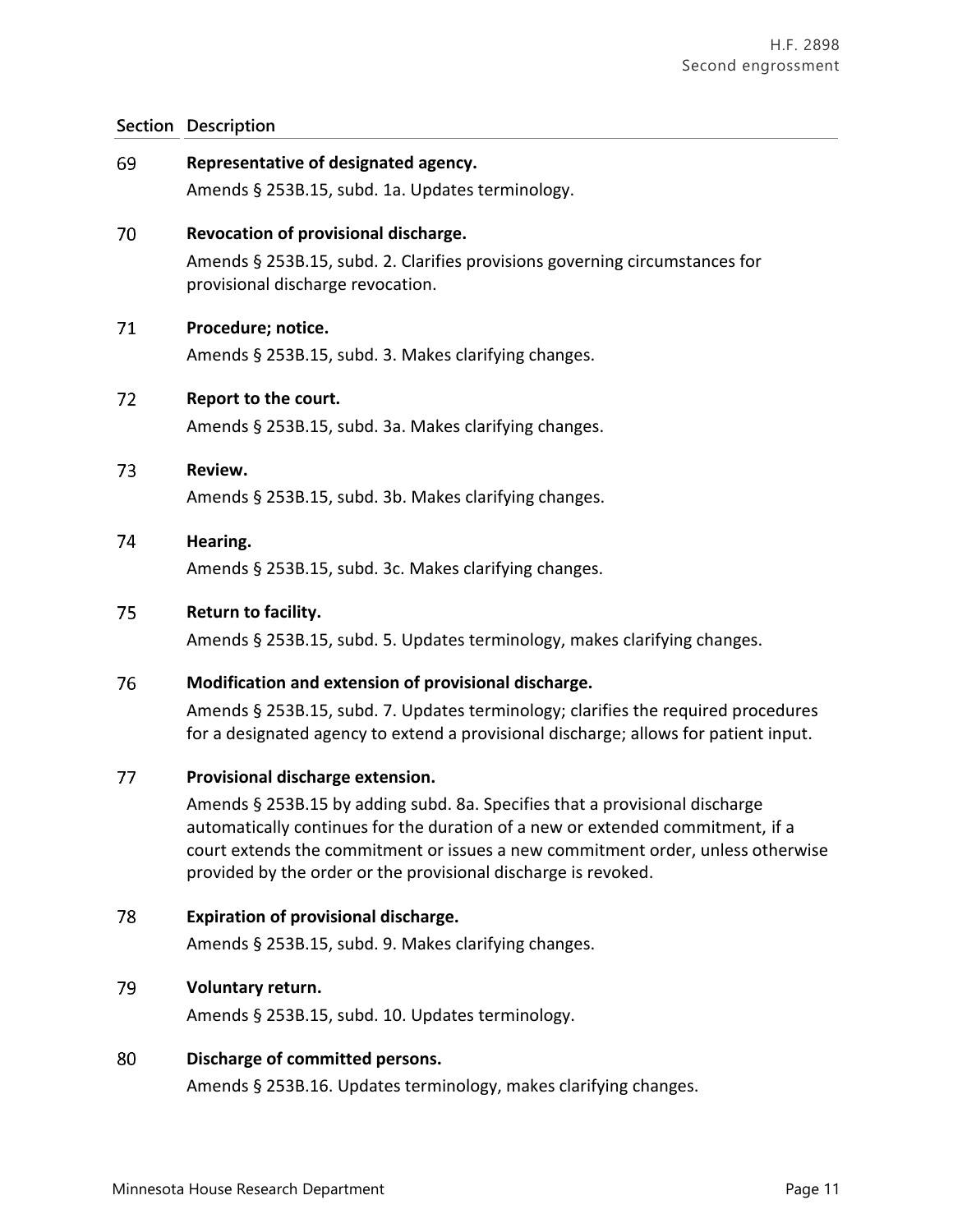| 81 | Release; judicial determination.<br>Amends § 253B.17. Updates terminology, makes clarifying changes.                                 |
|----|--------------------------------------------------------------------------------------------------------------------------------------|
| 82 | Procedure.<br>Amends § 253B.18, subd. 1. Updates terminology.                                                                        |
| 83 | Review; hearing.<br>Amends § 253B.18, subd. 2. Updates terminology.                                                                  |
| 84 | Indeterminate commitment.<br>Amends § 253B.18, subd. 3. Updates terminology.                                                         |
| 85 | Release on pass; notification.<br>Amends § 253B.18, subd. 4a. Updates terminology.                                                   |
| 86 | Pass-eligible; notification.<br>Amends § 253B.18, subd. 4b. Updates terminology and organization.                                    |
| 87 | Special review board.<br>Amends § 253B.18, subd. 4c. Updates terminology.                                                            |
| 88 | Petition; notice of hearing; attendance; order.<br>Amends § 253B.18, subd. 5. Updates terminology, makes clarifying change.          |
| 89 | Victim notification of petition and release; right to release statement.<br>Amends § 253B.18, subd. 5a. Updates terminology.         |
| 90 | Transfer.<br>Amends § 253B.118, subd. 6. Updates terminology and organization.                                                       |
| 91 | Provisional discharge.<br>Amends § 253B.18, subd. 7. Updates terminology and organization.                                           |
| 92 | Provisional discharge plan.<br>Amends § 253B.18, subd. 8. Updates terminology and makes clarifying change.                           |
| 93 | Provisional discharge; revocation.<br>Amends § 253B.18, subd. 10. Updates terminology and organization, makes clarifying<br>changes. |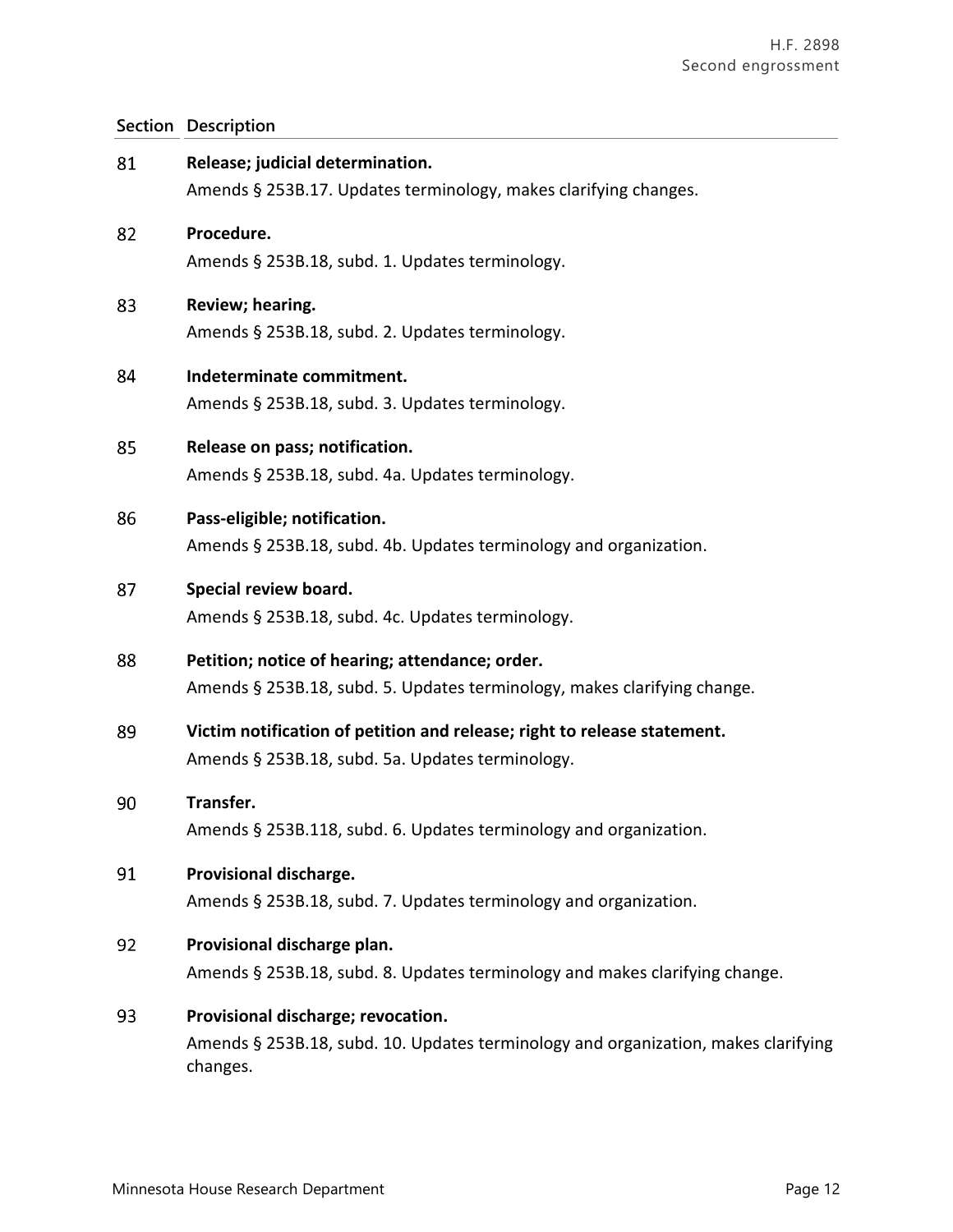| 94  | <b>Exceptions.</b>                                                                                                                                                                      |
|-----|-----------------------------------------------------------------------------------------------------------------------------------------------------------------------------------------|
|     | Amends § 253B.18, subd. 11. Updates terminology, makes clarifying changes.                                                                                                              |
| 95  | Return of patient.                                                                                                                                                                      |
|     | Amends § 253B.18, subd. 12. Updates terminology, makes clarifying changes.                                                                                                              |
| 96  | <b>Voluntary readmission.</b>                                                                                                                                                           |
|     | Amends § 253B.18, subd. 14. Updates terminology.                                                                                                                                        |
| 97  | Discharge.                                                                                                                                                                              |
|     | Amends § 253B.18, subd. 15. Updates terminology and organization.                                                                                                                       |
| 98  | Petition; hearing.                                                                                                                                                                      |
|     | Amends § 253B.19, subd. 2. Updates terminology.                                                                                                                                         |
| 99  | Notice to court.                                                                                                                                                                        |
|     | Amends § 253B.20, subd. 1. Updates terminology.                                                                                                                                         |
| 100 | Necessities.                                                                                                                                                                            |
|     | Amends § 253B.20, subd. 2. Updates terminology.                                                                                                                                         |
| 101 | Notice to designated agency.                                                                                                                                                            |
|     | Amends § 253B.20, subd. 3. Updates terminology.                                                                                                                                         |
| 102 | <b>Aftercare services.</b>                                                                                                                                                              |
|     | Amends § 253B.20, subd. 4. Updates terminology, specifies that a mental health<br>professional (rather than "physician") may be included in establishing an aftercare<br>services plan. |
| 103 | Notice to mental health professional.                                                                                                                                                   |
|     | Amends § 253B.20, subd. 6. Updates terminology; requires notice of discharge for a<br>patient's mental health professional (rather than "physician").                                   |
| 104 | Administrative procedures.                                                                                                                                                              |
|     | Amends § 253B.21, subd. 1. Updates terminology.                                                                                                                                         |
| 105 | <b>Applicable regulations.</b>                                                                                                                                                          |
|     | Amends § 253B.21, subd. 2. Updates terminology.                                                                                                                                         |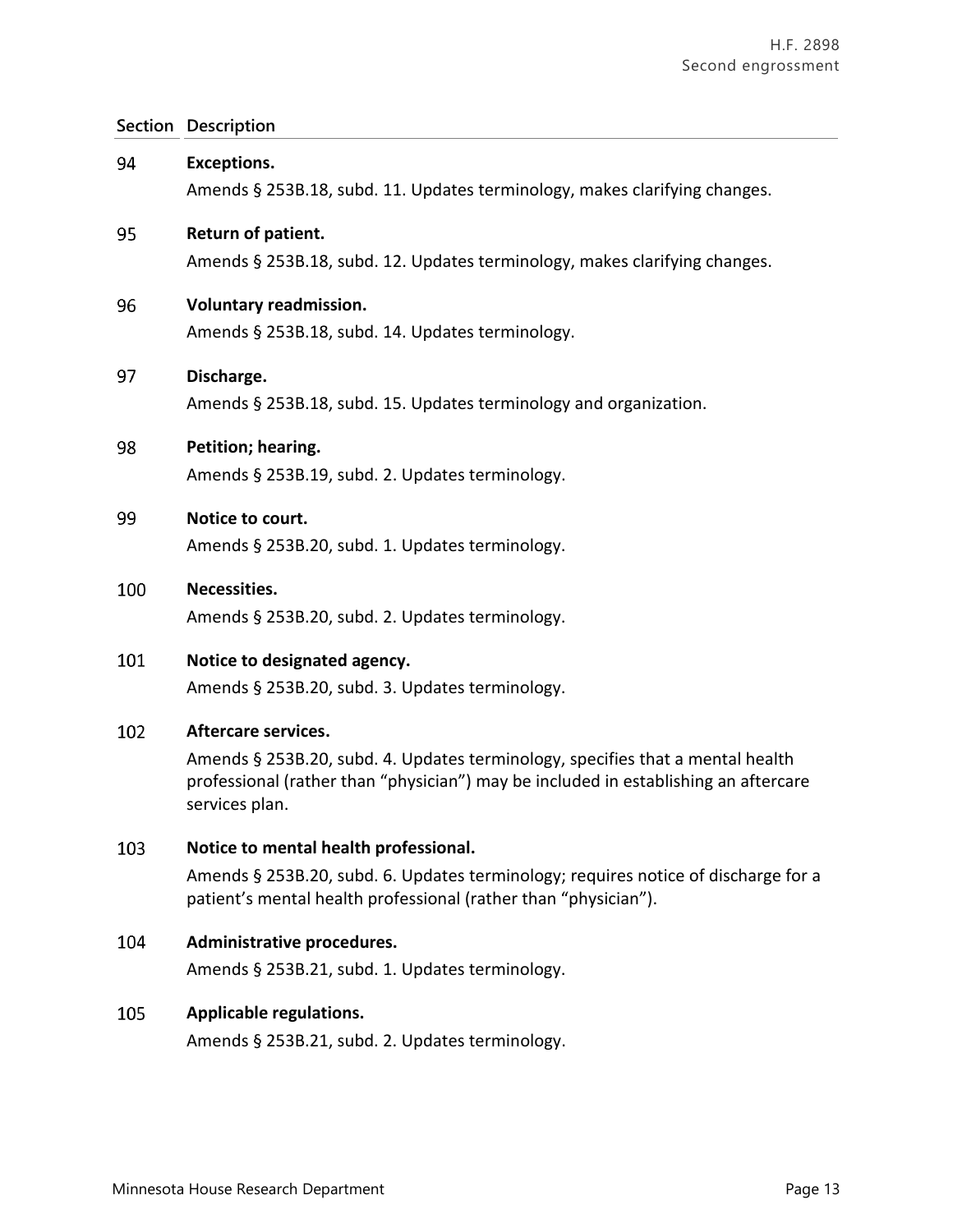| Powers.<br>Amends § 253B.21, subd. 3. Updates terminology.                                                              |
|-------------------------------------------------------------------------------------------------------------------------|
| Cost of care; commitment by tribal court order; Red Lake Band of Chippewa<br>Indians.                                   |
| Amends § 253B.212, subd. 1. Updates terminology and cross-reference.                                                    |
| Cost of care; commitment by tribal court order; White Earth Band of Ojibwe<br>Indians.                                  |
| Amends § 253B.212, subd. 1a. Updates terminology and cross-reference.                                                   |
| Cost of care; commitment by tribal court order; any federally recognized Indian<br>tribe within the state of Minnesota. |
| Amends § 253B.212, subd. 1b. Updates terminology and cross-reference.                                                   |
| Effect given to tribal commitment order.<br>Amends § 253B.212, subd. 2. Updates terminology.                            |
| Establishment.<br>Amends § 253B.22, subd. 1. Specifies state-operated treatment facilities and                          |
| programs for which review boards must be established; makes clarifying change.                                          |
| Right to appear.<br>Amends § 253B.22, subd. 2. Updates terminology and makes clarifying change.                         |
| Notice.                                                                                                                 |
| Amends § 253B.22, subd. 3. Updates terminology, makes clarifying changes.                                               |
| Review.<br>Amends § 253B.22, subd. 4. Updates terminology.                                                              |
| Costs of hearings.<br>Amends § 253B.23, subd. 1. Updates terminology.                                                   |
| Responsibility for conducting prepetition screening and filing commitment<br>petitions.                                 |
| Amends § 253B.23, subd. 1b. Removes references to early intervention (changed to<br>engagement services in this bill).  |
| Legal results of commitment status.<br>Amends § 253B.23, subd. 2. Updates terminology.                                  |
|                                                                                                                         |